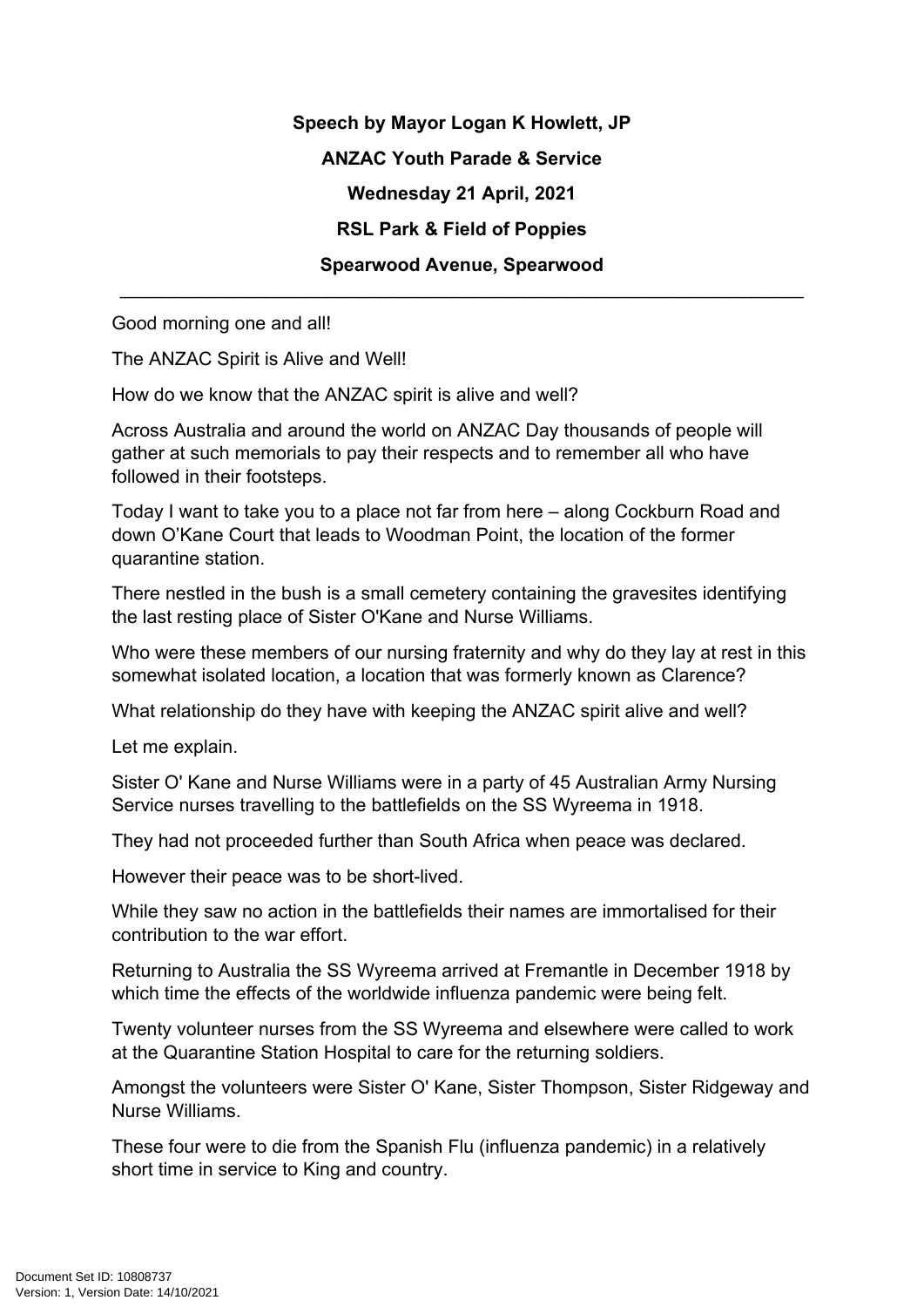They were buried with full military honours in the cemetery adjoining the Quarantine Station Hospital, as were some twenty plus soldiers who also died in the pandemic.

In 1958 the War Graves Commission re-interred all military personnel buried there at the Perth War Cemetery with the exception of Sister O'Kane and Nurse Williams.

Sister O'Kane's grave was not moved because her relatives would not agree unless the memorial obelisk marking her grave was re-erected in the War Cemetery.

As this was against the War Graves Commission policy in that all grave markers were to be of a uniform size and appearance Sister O'Kane remains buried in what I consider to be a place of tranquillity and great beauty.

In the case of Nurse Williams it is not, at this time, known why her grave still remains there.

The Memorial on Sister O'Kane's grave stands about 3 metres tall and reads:

For Valour In Honoured and Revered Memory of Sister Rosa O'Kane A.A.N. Service.

Late of Charters Towers, Queensland

Died here 21st December 1918 of Pneumonic - Influenza

Only Daughter of Mrs J.C. O'Kane

R.I.P.

Erected by the Patriotic Committee Charters Towers Comrade Nurses and Queensland Friends

These members of the nursing fraternity could well have returned to their former places of work and put behind them the call to duty when the SS Wyreema berthed in Fremantle.

Instead, they chose to use their nursing experience to help those returning service men to recover from illnesses that were life threatening and that eventually would take their lives as well.

As volunteers who stepped forward in our hour of need, Sister O' Kane, Sister Thompson, Sister Ridgeway and Nurse Williams personified the ANZAC spirit.

Is it any wonder that red poppies adorn those grave sites today, 103 years on; and their memories live on through family members, friends and on occasions like this, when momentarily, we can all share in a moment of reflection.

On ANZAC Day itself, I urge you to think of the brave and gallant efforts of the men and women who made the ultimate sacrifice and for those who brought back the wounds of war; some visible and some not so visible.

Even today, there are thousands of young men and women, serving in theatres of war and carrying out peace keeping duties in far distant lands, away from family and friends, away from home, fighting for our freedom and that of others, most of whom we will never know or meet.